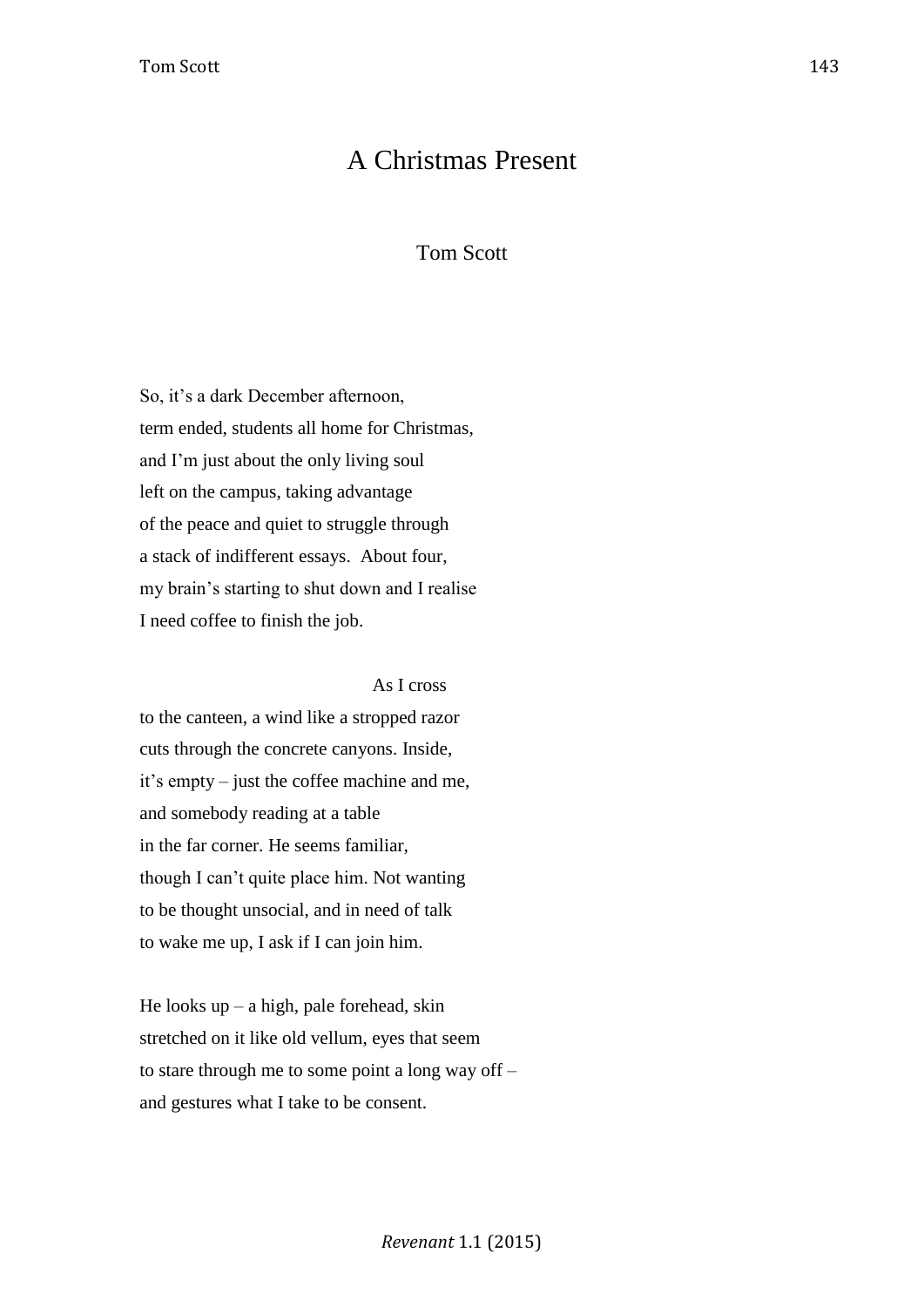I ask how come he"s still around. He says he"s working on something. What"s his field, I wonder? Literature, as it happens. Or, to be more specific, narratology.

I'm curious to know more. He asks me: "Have you noticed how when people tell you a story from a book, rehearse the plot for you, they always use the present tense? Not, "Heathcliff didn"t eat for four days, and then he was found dead in Cathy"s room", but 'Heathcliff doesn't eat, and then he's found...' Have you ever asked why that should be?"

"The narrative present?" I say, showing off my own command of literary technique. "It seems to have become a fad these days with novelists. I guess the idea's to lend immediacy…" I tail off, those eyes looking through me as if I"m hardly there. "No," he says, "You misunderstand. I"m not referring to the novelist's box of tricks, I'm talking about an iron rule of story. When the book"s finished and the reader is retelling it, he must use the present, and no other tense. And I think I know now why that is." I ask him to go on.